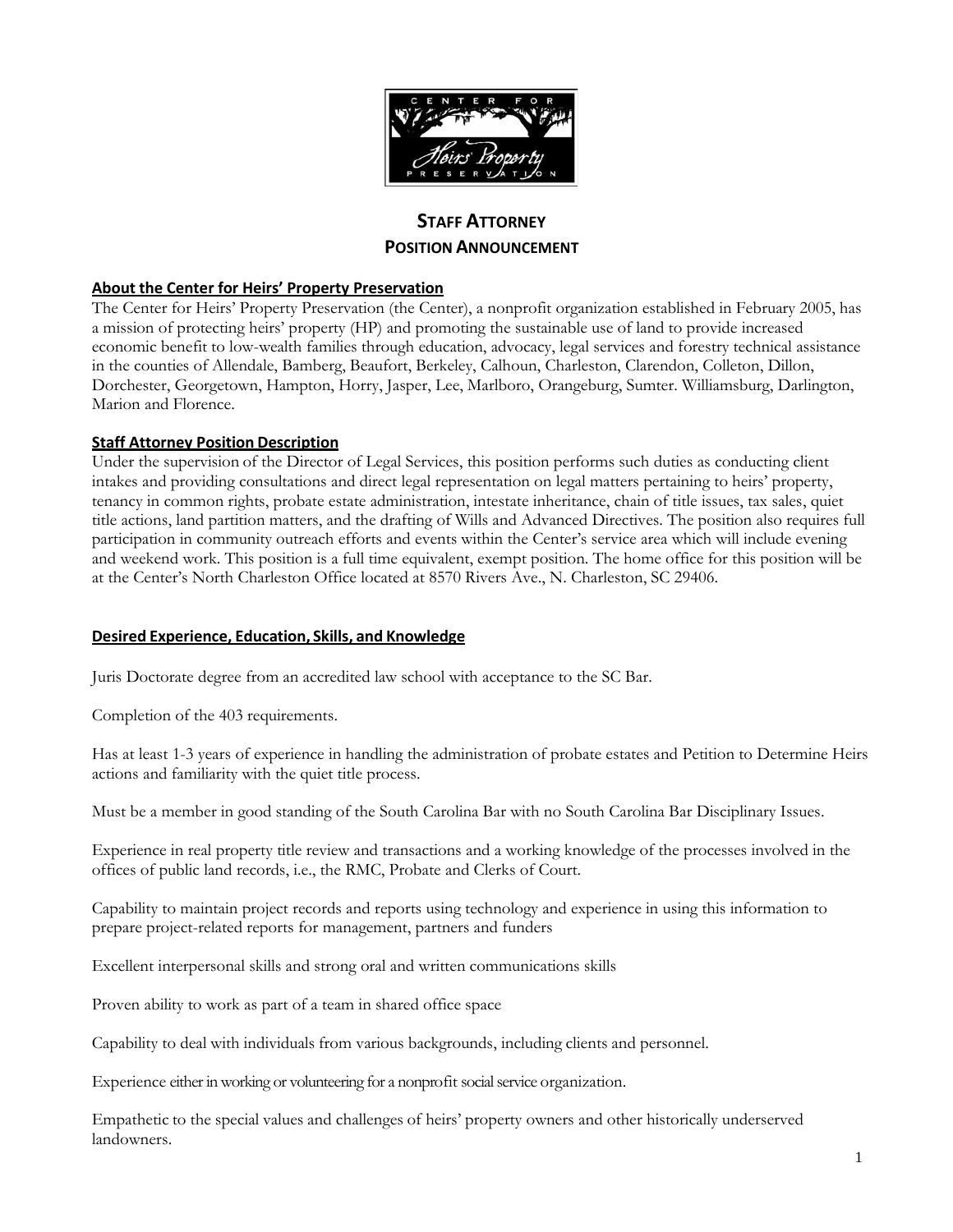#### **Compensation**

Compensation consists of (1) a base salary that is dependent upon level of experience and falls within Center Pay Grade 9 (\$50,000 - \$60,000) and (2) benefits (i.e., paid leave, health, vision, and dental insurance, and retirement).

#### **Application Process**

Applications will be received until 5 pm on **May 31, 2022**. It is anticipated that the position will be filled by the end of May, 2022. Applicants should send via either email or mail (1) a cover letter, which includes why the applicant wishes to apply for the position, along with salary requirements and (2) a resume. This information should be sent to the attention of:

J.F. Walden, Esq., Chief Operating Officer, (**[jwalden@heirsproperty.org](mailto:jwalden@heirsproperty.org)**), Center for Heirs' Property Preservation, 1535 Sam Rittenberg Blvd., Suite D., Charleston, South Carolina 29407

No calls, please, regarding this opportunity; however, feel free to view the Center's website at [www.heirsproperty.org](http://www.heirsproperty.org/) for additional information. This is a republication of the position.